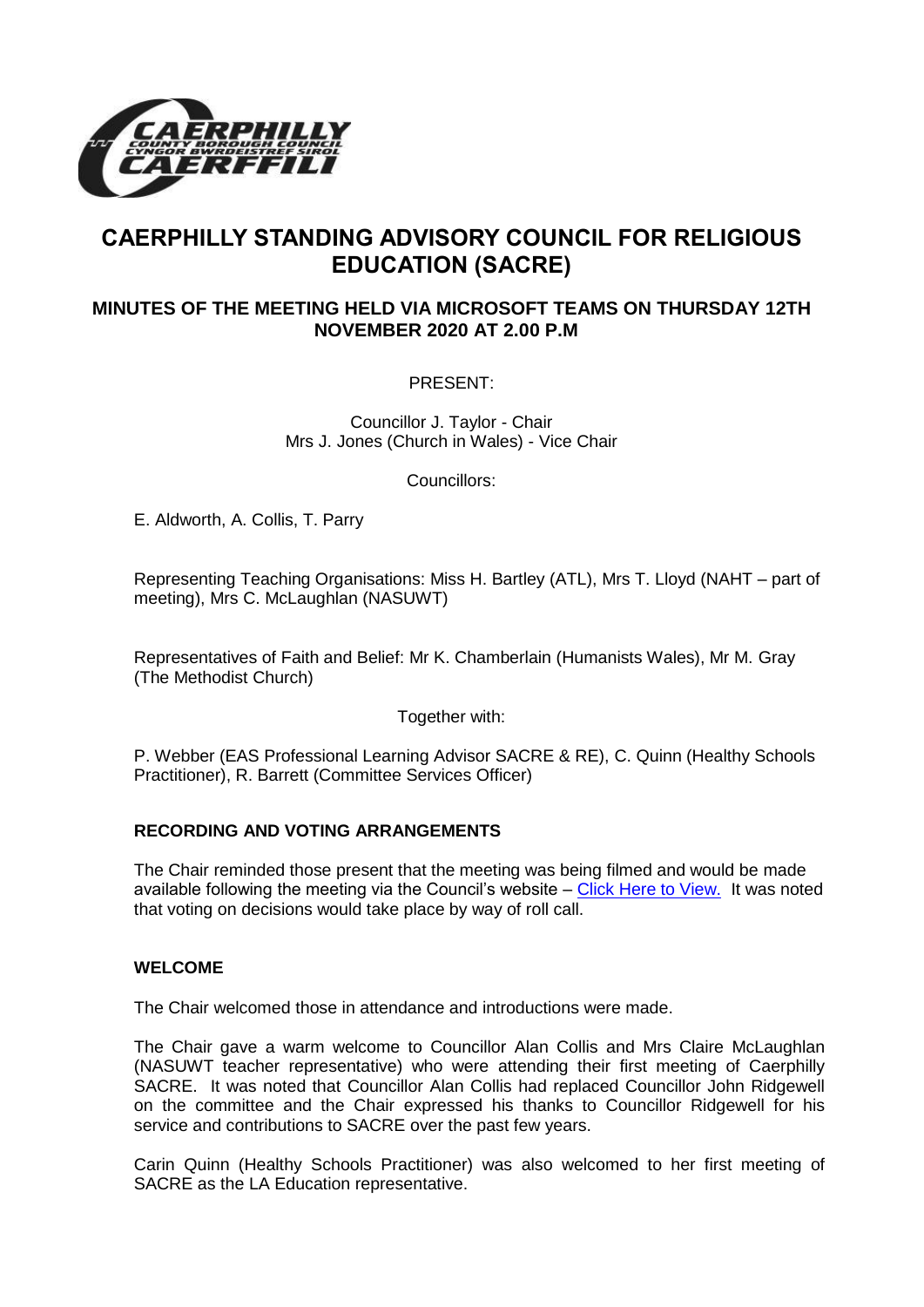# **1. APOLOGIES FOR ABSENCE**

Apologies for absence were received from Mrs G. Oliver and Councillor J. Simmonds, together with Mrs M. Jones (UCAC), Mrs K. McCullough (NASUWT), Mrs E. Hawthorn (United Reformed Church), Major P. Hubbard (The Salvation Army) and Mr M. Western (Roman Catholic Archdiocese).

#### **2. DECLARATIONS OF INTEREST**

There were no declarations of interest received at the commencement or during the course of the meeting.

#### **3. MINUTES OF CAERPHILLY SACRE - 23RD OCTOBER 2019**

It was moved and seconded that the minutes of the Caerphilly SACRE meeting held on 23rd October 2019 be approved and by a show of hands up this was agreed by the majority present.

RESOLVED that the minutes of the Caerphilly SACRE meeting held on 23rd October 2019 be approved as a correct record.

#### **4. ACTIONS AND MATTERS ARISING FROM THE MINUTES**

Ms Paula Webber (RE Advisor to Caerphilly SACRE) confirmed that there were no matters arising, and all action points from the last meeting had been progressed and completed.

# **5. CAERPHILLY SACRE ANNUAL REPORT 2019-2020**

Consideration was given to the draft Caerphilly SACRE Annual Report which outlined the activities of SACRE during the academic year 2019-20. SACRE were asked to consider, note, and approve the contents of the draft Annual Report and agree any final amendments for inclusion in the document.

SACRE were advised that several typographical errors regarding dates had been detected since the preparation of the draft Annual Report and would be updated before the final version of the document is translated and submitted to Welsh Government by the deadline of 30th December 2020.

Ms Webber provided an update on a number of matters contained within the Annual Report, including SACRE Membership, the Curriculum for Wales 2022, the Locally Agreed Syllabus and the RVE Framework, Monitoring RE and Estyn Inspections, Professional Learning for RE and Learning Network Schools, Collective Worship, Holocaust Education, GCE and GCSE Examination Arrangements, Training of SACRE Members, and correspondence circulated on behalf of Caerphilly SACRE. Members discussed and noted each of the items in turn.

During the course of Ms Webber's update, SACRE were reminded of the name change for Religious Education from 2022 under the new Curriculum, where it will become Religion, Values and Ethics (RVE). The scope of RE will also change in that it must be objective, critical and pluralistic, schools will be required to teach world views, and RE will sit under the Humanities Area of Learning and Experience in the new Curriculum.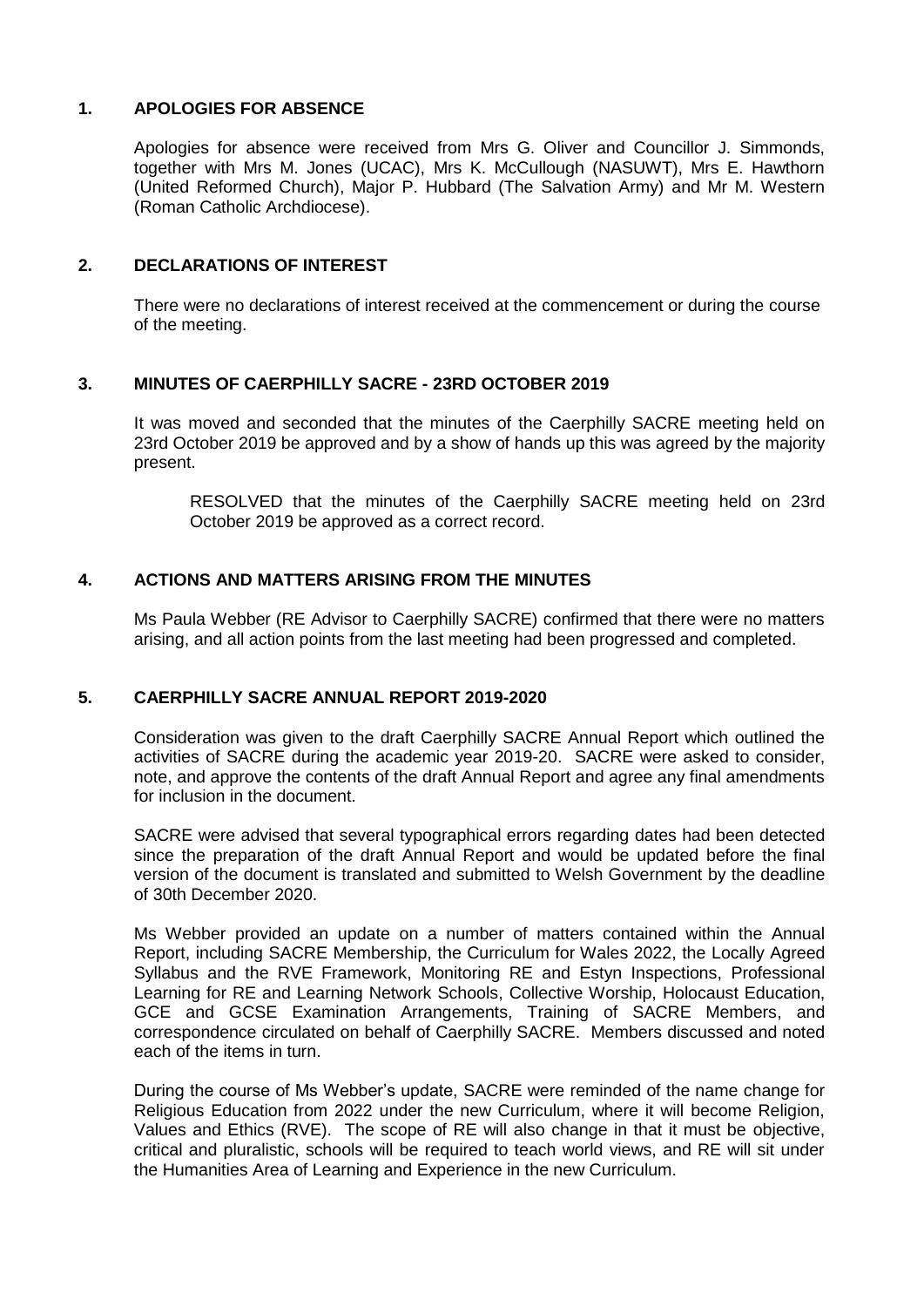SACRE acknowledged the huge raft of changes and the implications for RE arising from the new curriculum and expressed the need for sufficient training to support teachers through these changes. Ms Webber outlined the support mechanisms in place, with it noted that WASACRE have advocated a national approach to professional learning and are seeking to hold a conference in this regard. Guidance and support will be cascaded to teachers of RE through the work being undertaken between colleagues across SACREs and NAPfRE and via the work of the Learning Network Schools (LNS) in each consortia.

It was noted that during the Covid-19 pandemic, WASACRE have prepared guidance in relation to matters such as collective worship which have been gratefully received by schools. Reference was made to the disruption caused by the pandemic, particularly around the suspension of Estyn inspections and the cancellation of exams. Ms Webber explained that no GCSE or A-Level exams will be held in Summer 2021 and grades will be allocated through teacher assessment instead. The current advice to RE teachers is to continue with their current arrangements until guidance on the assessments has been issued.

Ms Webber explained that she is intending to produce a newsletter for schools to bring them up to date with the curriculum changes in respect of RE and the many changes around the pandemic. She also advised SACRE that if they required any refresher or informal training regarding the changes, she would be happy to facilitate the arrangements.

Following consideration of its contents, it was moved and seconded that subject to the inclusion of the aforementioned minor amendments, the SACRE Annual Report for 2019- 2020 be approved. By way of roll call and in noting there were 9 for, 0 against and 0 abstentions, this was unanimously agreed.

RESOLVED that subject to the inclusion of minor typographical amendments as set out at the meeting the Annual Report for 2019-2020 be approved and circulated accordingly following its submission to Welsh Government by 30th December 2020.

#### **6. CAERPHILLY SACRE RESPONSES TO RECENT CONSULTATIONS ON THE CURRICULUM FOR WALES 2022**

The report outlined the consultation responses submitted by the Chair of Caerphilly SACRE arising from two recent consultations on the Curriculum for Wales 2022. These consultations were carried out by the Welsh Government and Welsh Parliament's Children, Young People and Education Committee respectively. It was noted that a draft response for each consultation had been circulated to SACRE Members via email for their comments and the final responses were submitted ahead of the consultation deadlines.

Caerphilly SACRE noted the details of the consultation responses attached to the report.

# **7. FEEDBACK FROM THE WASACRE MEETING IN ABERAERON ON 21ST NOVEMBER 2019**

SACRE noted the discussions and deliberations of WASACRE at its meeting in Aberaeron on 21st November 2019. It was explained that WASACRE had since met on 7th October 2020 and the draft minutes would be circulated to Caerphilly SACRE in due course

# **8. WASACRE'S REPORT OF ACTIVITIES 2019-2020.**

Ms Webber provided an overview of WASACRE's activities during the last year. She emphasised that WASACRE are acutely aware of the pressures faced by teachers as a